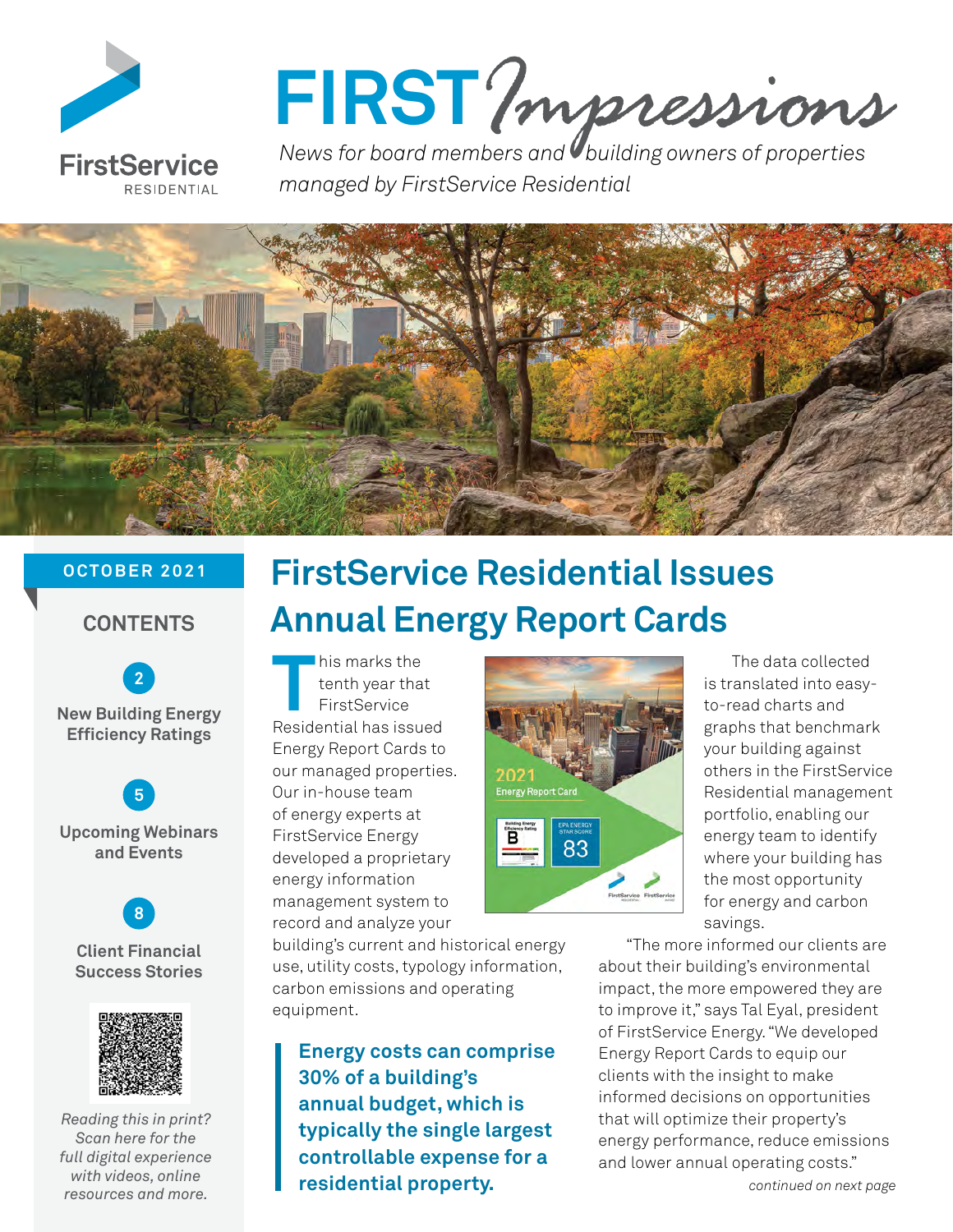# <span id="page-1-0"></span>**Energy Report Cards**

Your Energy Report Card includes your building's:

- ENERGY STAR score calculated by the US Environmental Protection Agency
- New York City Energy Efficiency Building Grade
- Potential Annual Savings Opportunities
- Energy Usage and Cost Benchmarking
- Weather Normalized Energy Consumption
- Historical Energy Consumption by Commodity
- Carbon Emissions Impact

**2**

- Energy Aggregation Purchasing Program Savings (if applicable)
- Energy Conservation Methods Checklist

"As New York State and City agencies approve increasingly stringent local laws aimed at reducing carbon emissions and improving energy efficiency, there's a growing need for our clients to have transparent, actionable data in order to make important, often costly, decisions on the right efficiency projects to undertake," said Dan Wurtzel, president, FirstService Residential. "As industry thought leaders, we recognized this need over a decade ago when we formed FirstService Energy to help guide our clients on the path to efficiency."

We encourage our board members and building owners to use this information as the basis for further discussion with your property manager. By doing so, you can help improve your building's efficiency, save money, reduce potential Local Law 97 fines, and ultimately reduce your building's impact on the environment.

FirstService Residential is committed to providing solutions that reduce operating expenses, maximize property values and provide an exceptional quality of life for residents. As the largest residential management company in New York City, we have a social responsibility to help protect the environment by guiding our clients on the road to energy efficiency.

# *continued from front page* **LETTER GRADES MUST BE POSTED BY OCT. 31**

*Placard will be delivered to your building in advance of the deadline*

New York City has released the new Building Energy Efficiency Rating placards and all buildings 25,000 sq. ft. and above are required to publicly post their grade each year



by October 31. The grade is based on the building's aggregate energy usage per square foot and converted to a letter grade.

As part of this process, FirstService Energy will provide each of our managed properties with the following support:

- Download the new placard
- Audit the grade
- Communicate with the NYC Department of Buildings (DOB) if there is an issue (our team flagged many issues last year)
- Print, laminate, and mail the placard to the building to the attention of the general manager, superintendent or resident manager.

Once the placard is received, your management team will ensure that it is posted in a conspicuous location near each public entrance by the October 31 deadline following the [DOB instructions](https://www1.nyc.gov/site/buildings/codes/compliance-instructions.page). As mandated by Local Law 95 and Local Law 33, failure to prominently display your Building Energy Efficiency Grade will result in a DOB violation and a fine of \$1,250.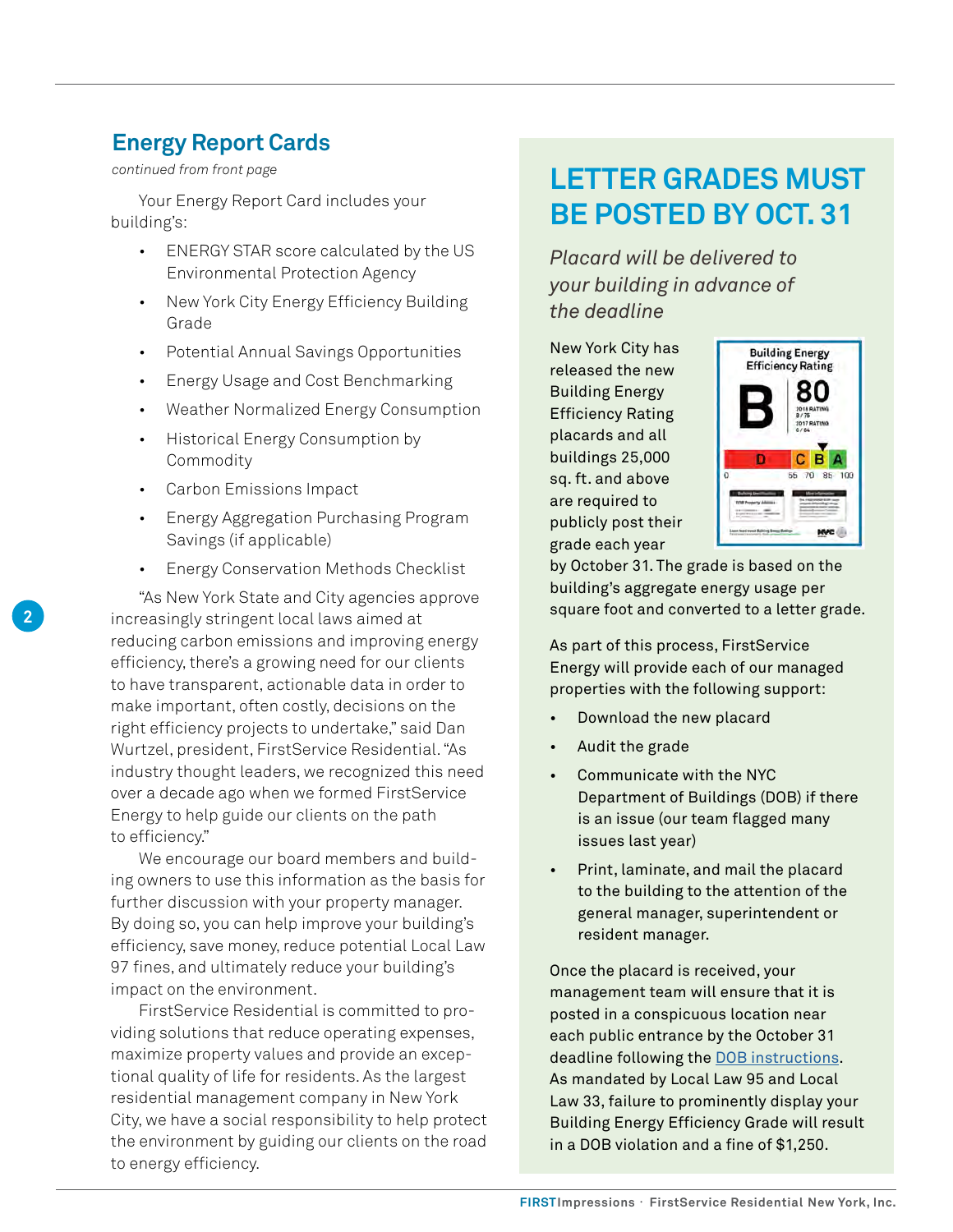# **The Path to Local Law 97 Compliance**

**L**ocal Law 97 (LL97) of New York City's Climate Mobilization Act (CMA) requires buildings over 25,000 square feet to reduce their carbon emissions to allowable limits by December 31, 2024. Starting in 2025, buildings will be required to submit an annual emissions intensity report certified by a registered design professional that states the building is in compliance—or be subject to substantial fines.

The first compliance report is due May 1, 2025 and every May thereafter. Most condos, co-ops and rental buildings will require a deep energy retrofit or must follow an alternative path to achieve these strict emissions targets. Retrofits can take years to complete, so boards and building owners should not stall their efforts to take action given the progressively restrictive emissions caps in 2030 and beyond. Saving energy is the most effective way to



**Our energy experts discuss the most common questions and challenges facing multifamily buildings impacted by Local Law 97. [Click here to](https://www.youtube.com/embed/cDUYZxupeyo)  [watch a replay.](https://www.youtube.com/embed/cDUYZxupeyo)** 

reduce building emissions and targeting the most carbon-intensive fuels will yield the biggest carbon savings. A strategic approach to both longterm carbon reduction and capital planning will facilitate the most favorable return on investment. [Click here to read more](https://www.fsresidential.com/new-york/news-events/articles-and-news/local-law-97-updates-building-energy-grades-emissi/) about LL97 compliance.



# **ENERGY***Insights*

# *Helping FirstService Residential clients navigate the path to efficiency*

**First** Service Residential and FirstService Energy continue to help our clients<br>
understand their obligations under the Climate Mobilization Act (CMA),<br>
including navigating the new legislation, understanding forthcoming understand their obligations under the Climate Mobilization Act (CMA), including navigating the new legislation, understanding forthcoming penalties related to carbon emissions, improving overall efficiency and preparing buildings to comply with the law.

To further the dialogue and support our clients, we launched **Energy Insights**, an interactive library of [webinars](https://firstserviceenergyinsights.fsresidential.com/webinars), [articles,](https://firstserviceenergyinsights.fsresidential.com/articles) [tips for residents to reduce energy usage,](https://firstserviceenergyinsights.fsresidential.com/tips-for-residents) [frequently asked questions about the NYC Climate Mobilization Act](https://lp.fsresidential.com/acton/attachment/34953/f-ef018b79-3c99-4eef-8574-7b7afe0dcaee/1/-/-/-/-/Climate%20Mobilization%20Act%20FAQ%28lo%29.pdf) and [more](https://firstserviceenergyinsights.fsresidential.com/energy-conservation-resources).

With the right plan and the right partners, buildings can turn this obligation into an opportunity to save money, reduce emissions and improve quality of life for residents.

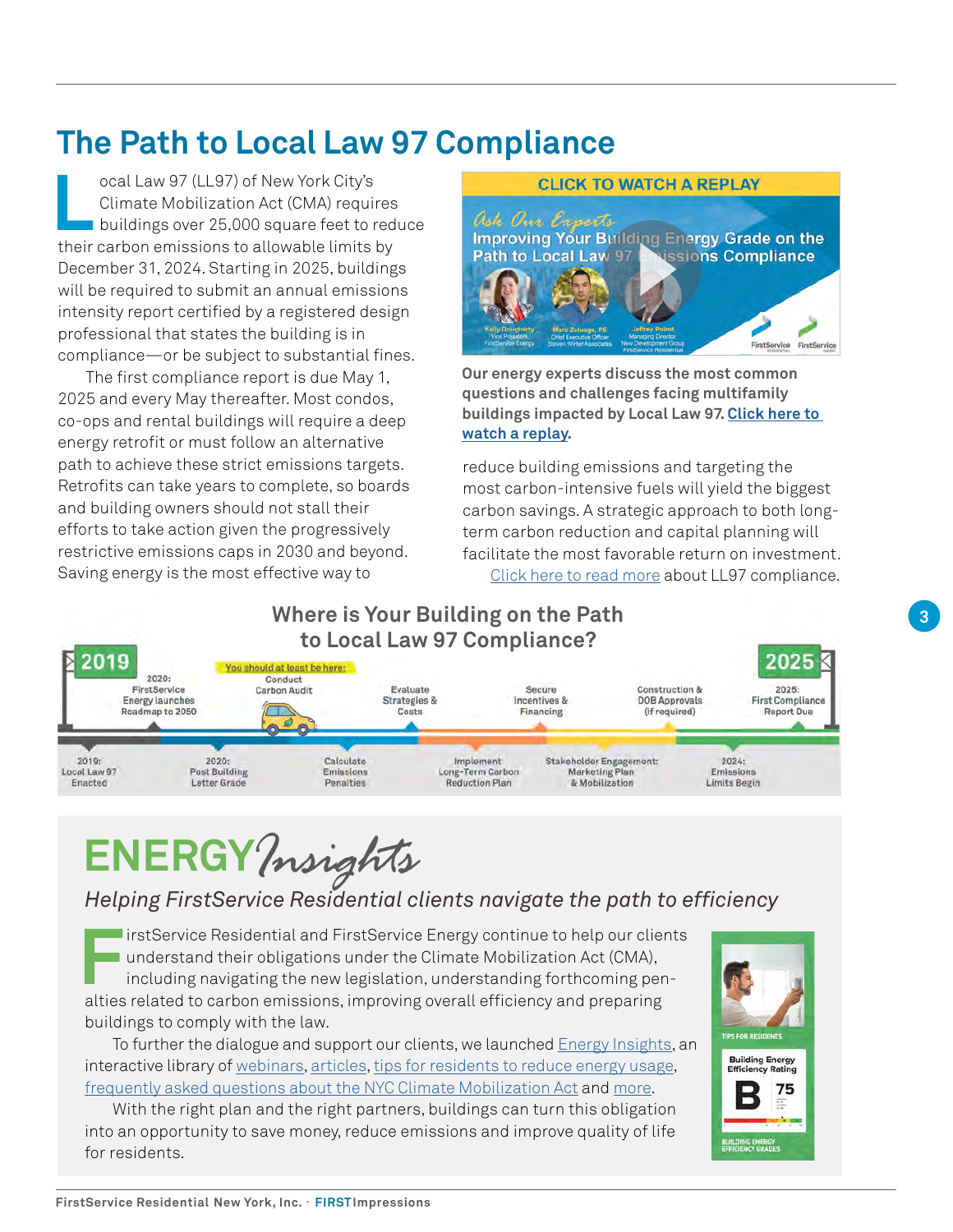# **Importance of Workers' Compensation Placement**

**FirstService Residential would like to remind our board members and building** owners of the importance of Workers' Compensation coverage. Workers' Compensation is placed to provide coverage to employees who suffer work-related injuries or illness. New York State requires all businesses to carry Workers' Compensation coverage, including coverage for part-time employees and family members employed.

If the Workers' Compensation Board discovers that there is no coverage in place while having direct hire employees, it will issue a penalty to the building, which can be as high as \$2,000 for every 10-day period without coverage.

We recommend that all our managed properties purchase a minimum Workers' Compensation policy—even if the building has no paid employees and only uses workers employed by a

**4**

**If the Workers' Compensation Board discovers that there is no coverage in place while having direct hire employees, it will issue a penalty to the building, which can be as high as \$2,000 for every 10-day period without coverage.**

ot need to sther the fact<br>ructions, gather the fact<br>vernment agencity Blvd.<br>iA, 6401 Security Blvd. What type of benefit are you receiving, did you receiving. The of benefit are you receives including<br>KERS' COMPENSATION: State lincluding<br>Workers' Compensation<br>Workers' Compensation<br>occupational disease payments' Comp hat type of benefit are you.<br>WORKERS' COMPENSATION:<br>WORKERS' Compensation es COMPENSATION - State V<br>CERS' Compensation - State V<br>Morkers' Compensation - State View<br>occupational disease payments<br>occupational disease in Morker orkers<br>Coupational disease<br>Slack Lung Benefits<br>Longshore and Harbor Workers' Compression (For the Longshore and Harbor Montenal) Black Lung Benefits Federal Employees' Compensation (Figure 2) eck Line and Harbor<br>congshore and Harbor Compensation for Federal<br>rederal Employees' Compensation for Federal<br>wighters' compensation for enter the For each benustia checked above, enter the providents' compensation rows, enter the **Baye Of BENEFIT** 

third-party staffing company. The minimum premium for a building with no employees is very small, averaging \$741 per year.

In the event that an independent contractor were to be held as an employee (a possibility for individual contractors), the policy would respond. It would also protect against any claim for failing to maintain a policy.

It is important to note that the types of independent contractors who are most likely to submit a claim are "sole proprietors" who do not need to maintain their own Workers' Compensation coverage.

Please reach out to your management team with any questions.

#### **BOARD MEMBER & BUILDING OWNER RESOURCES**

# **WEBINAR RESOURCE PAGE**

Visit our new [webinar resource](https://www.fsresidential.com/new-york/news-events/webinar-library/)  [page](https://www.fsresidential.com/new-york/news-events/webinar-library/) to access FirstService Residential's on-demand webinars featuring insights and best practices from financial, legal, energy and management experts on enhancing property values, complying with local laws, and improving the resident experience.

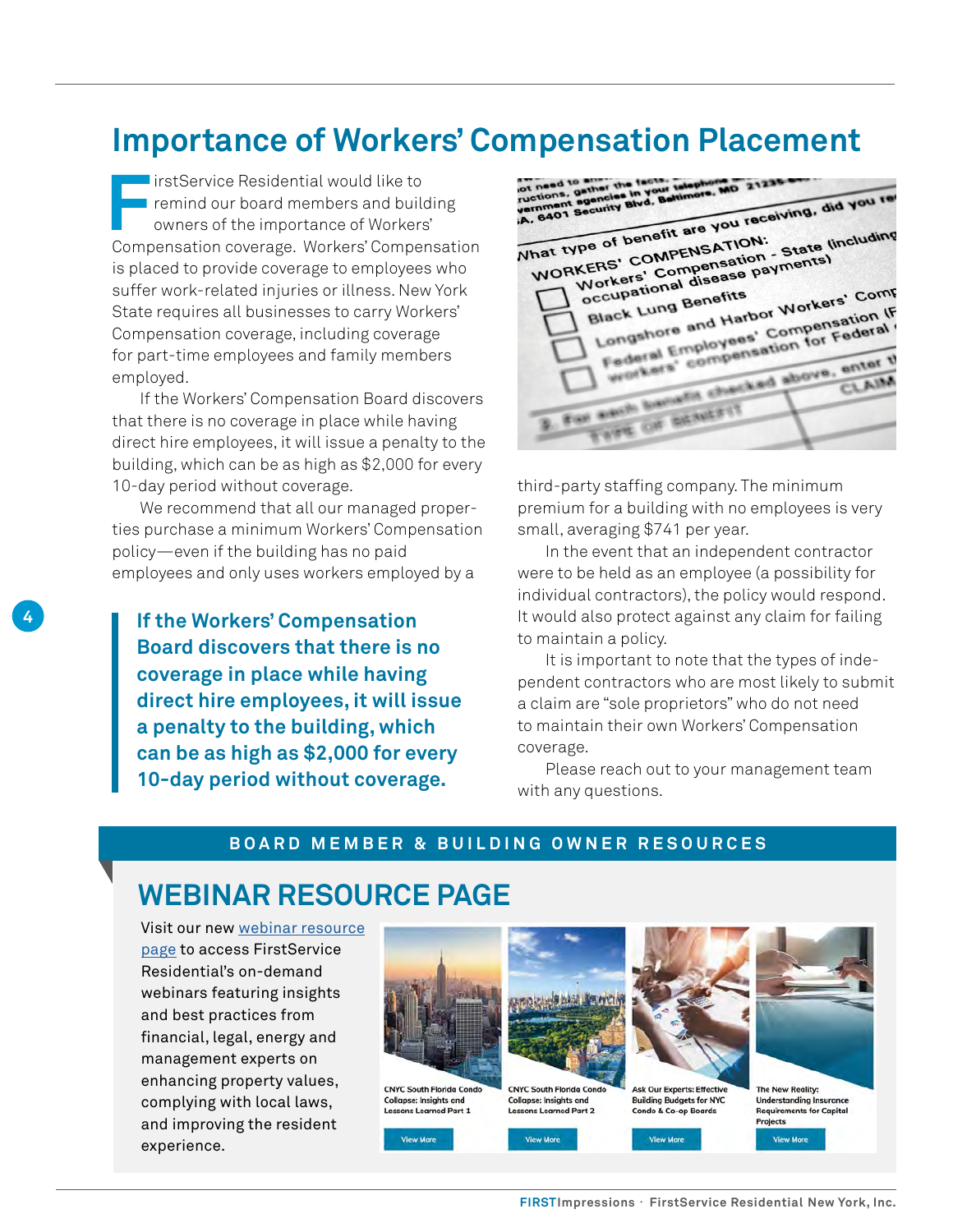# <span id="page-4-0"></span>*Protesting Tax Assessments*

# **Message from General Counsel Ben Kirschenbaum**

Protesting real estate tax<br>assessments is critical f<br>all owners of real proper assessments is critical for all owners of real property and boards for our cooperatives and condominiums do so each year.



The NYC Tax Commission hearings to consider the requests to reduce the

assessment will be wrapping up in the fall. If a property owner has either not received an offer to reduce the assessment or has rejected the offer

from the Tax Commission, the owner must file a petition commencing a civil action against the City of New York in October each year.

Filing the petition preserves the right to continue to protest the assessment. FirstService Residential distributes the petitions upon receipt from the tax certiorari attorney and returns them to the attorney after they are signed by the board president or other officer.

[Click here](https://www.fsresidential.com/new-york/news-events/articles-and-news/tax-certiorari-fast-facts-for-boards-and-owners-in/) to read Fast Facts about the Tax Certiorari Process in New York City.





**Drew Ahrensdorf Vice President FirstService Financial** 



**Kelly Dougherty Vice President FirstService Energy** 



**John Foley Vice President FirstService Project Management** 

Buildings need wide-ranging support to navigate the complex requirements, strict emissions targets and narrow timelines established by NYC Local Law 97. Most buildings will require a deep energy efficiency retrofit or must follow an alternative path to avoid costly fines if they are unable to comply. Our experts will guide board members on how to succeed in:

- $\blacktriangleright$  Prioritizing and implementing retrofit projects that maximize emissions reductions
- $\triangleright$  Securing incentives and favorable financing terms to cover associated costs
- $\blacktriangleright$  Hiring qualified contractors to create a project plan with minimal disruption to residents
- Implementing low-cost, high-reward strategies to optimize building performance
- Driving behavioral changes among residents to help reduce emissions

**CLICK HERE TO REGISTER FOR THE COOPERATOR EXPO** 

The registration link is to attend the full expo. You cannot register specifically for this seminar. Seating is first-come, first-served.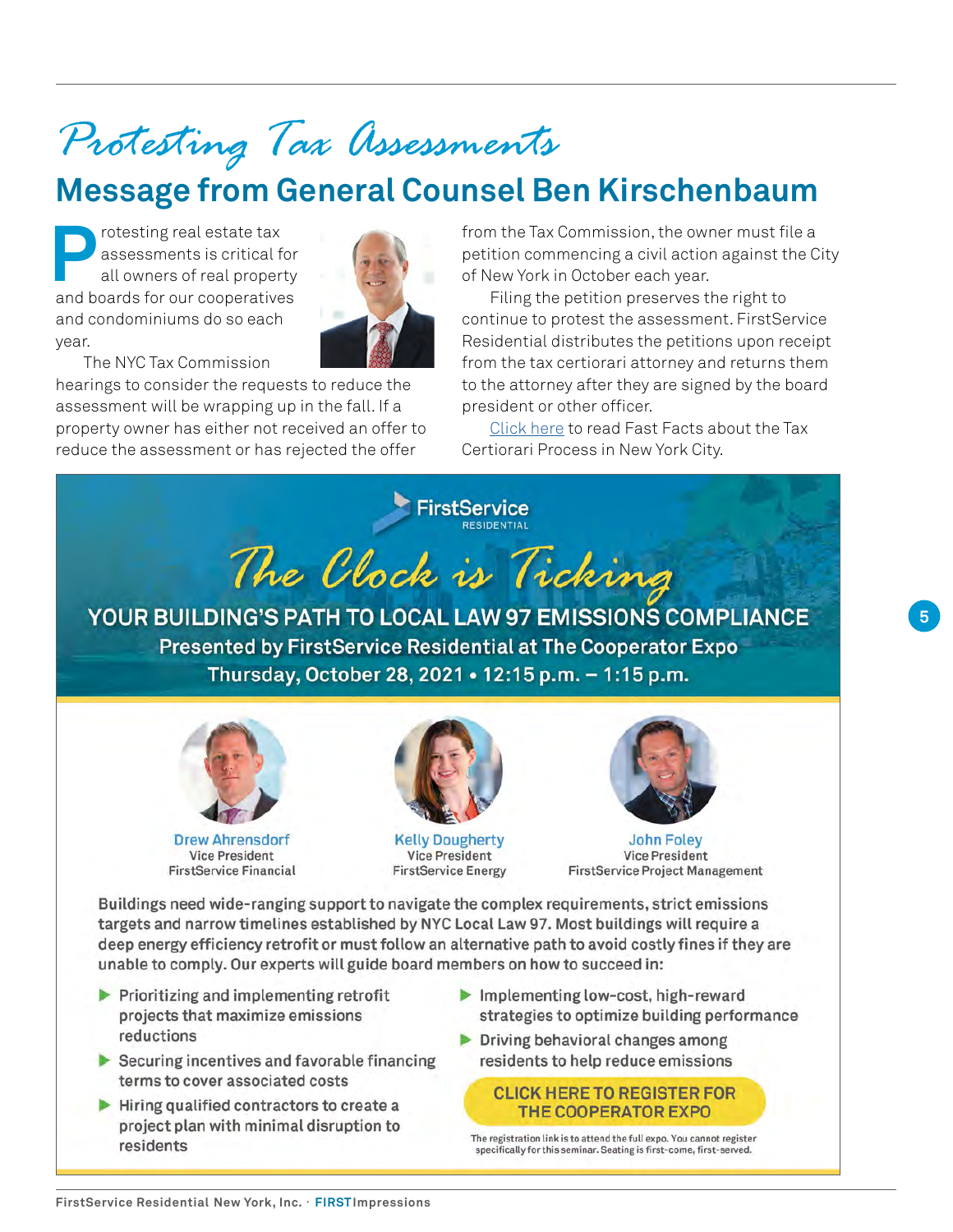# **FIRSTSERVICE RESIDENTIAL TO HOST TWO CLASSES AT 2021 CNYC ANNUAL HOUSING CONFERENCE**

**THE WOLF WOO FOUR THE WOO FOUR THE WOOD CONSERVANT OF STATE OF A WOOD CONSERVANT COOPDITIONS (CNVC) APPLIED** by fellow industry professionals to lead two classes at The Council of New York Cooperatives & Condominiums [\(CNYC\)](http://www.cnyc.com/about.htm) Annual Housing Conference taking place on Sunday, November 14 from 9:00 a.m. to 4:45 p.m. via Zoom.

## **BEST PRACTICES FOR CO-OP & CONDO BOARDS [9:00 A.M., COURSE 105]**

How do the best and most efficient boards run their buildings? Conduct their meetings? Oversee the well-being of their community? What are the essential documents that every board member should understand? When and how are professional advisors best used?

Learn best practices for efficient, effective leadership of your co-op or condo with these experts:

- Michael Wolfe, president of property management, FirstService Residential, and chair of the Resident Management Council at the Real Estate Board of New York (REBNY)
- Andrew Brucker, partner, Armstrong Teasdale LLP

**6**

• Rick Montanye, CPA, partner, Marin & Montanye LLP

## **CONQUERING LL97 COMPLIANCE CHALLENGES [11: 15 A.M., COURSE 203]**

New York City's ambitious Climate Mobilization Act (Local Law 97 of 2019) sets standards for significant reductions in the carbon footprint of buildings of 25,000 square feet and more, so as to reduce the city's carbon level in 2050 by 80% from its level in 2005. Many buildings will be seriously



challenged to achieve the required reductions along the way to this goal and could face fines for non-compliance.

Understand the law and ways to deal with compliance challenges with these experts:

- Michael Wolfe, president of property management, FirstService Residential, and chair of the Resident Management Council at the Real Estate Board of New York (REBNY)
- Kelly Dougherty, vice president, FirstService Energy
- Peter Varsalona, PE, CEM, CBCP, principal, RAND Engineering & Architecture

[Click here to download the conference brochure.](https://cnyc.com/pdf/41st_OnLine_Brochure_r3.pdf) Register online at [www.CNYC.coop](https://cnyc.com/ahc2021/welcome.php) by midnight Thursday, November 11.

# **YOU ARE INVITED**

[CNYC](http://www.cnyc.com/about.htm) invites board members and committee members to its Annual Housing Conference which offers 40 continuing education classes. Registrants can attend up to three classes as well as attend the Plenary Session where CNYC leaders will provide updates on key issues and honored guests will be introduced.



Every co-op and condo that is a 2021 CNYC member in good standing can send its first registrant at no cost. Additional member registrants can attend at CNYC's modest member rates.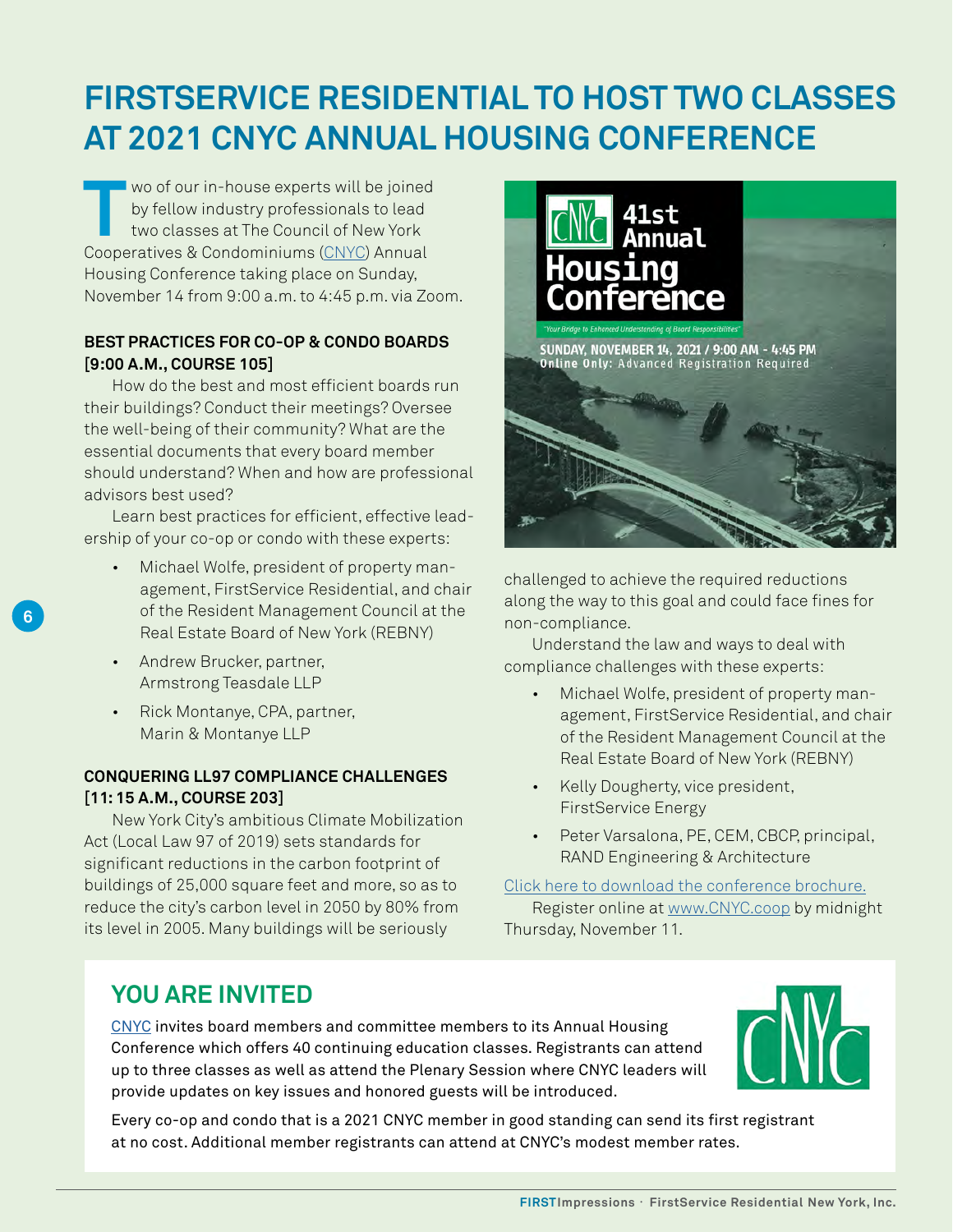#### **NEW CLIENTS**

Welcome

**to the FirstService Residential Family**



**THE COSMOPOLITAN CONDOMINIUM**\* 145 East 48th Street Manhattan 207 units



**42 TRINITY PLACE CONDOMINIUM\*** 77 Greenwich Street Manhattan *90 units*



**1065 PARK AVENUE**  1065 Park Avenue Manhattan *103 units*



**COLUM 75 INC.** 102 West 75th Street Manhattan *61 units*

**7**



**1104 LEXINGTON AVENUE**  1104 Lexington Avenue Manhattan *27 units*

**"**



**287 PROSPECT AVENUE** 287 Prospect Avenue Brooklyn *53 units*

*The greatest compliment we can receive is the referral of new business.*

*Thank you to our board members, building owners, residents and professional industry partners for having the confidence in FirstService Residential to recommend our company to your neighbors, friends and clients.*

*\*New development consulting and management*

### **TESTIMONIAL**

**"I served as President of the condo board association at 45 Park for several years and was instrumental in bringing in FirstService Residential as manager for the building. They were terrific, in terms of managing the building's finances, attention to maintenance issues, and interactions with the residents. A particular shout out to Maria Auletta, whom we were blessed to have as the manager assigned to our building."**

*— ROBERT BICKFORD, JR.*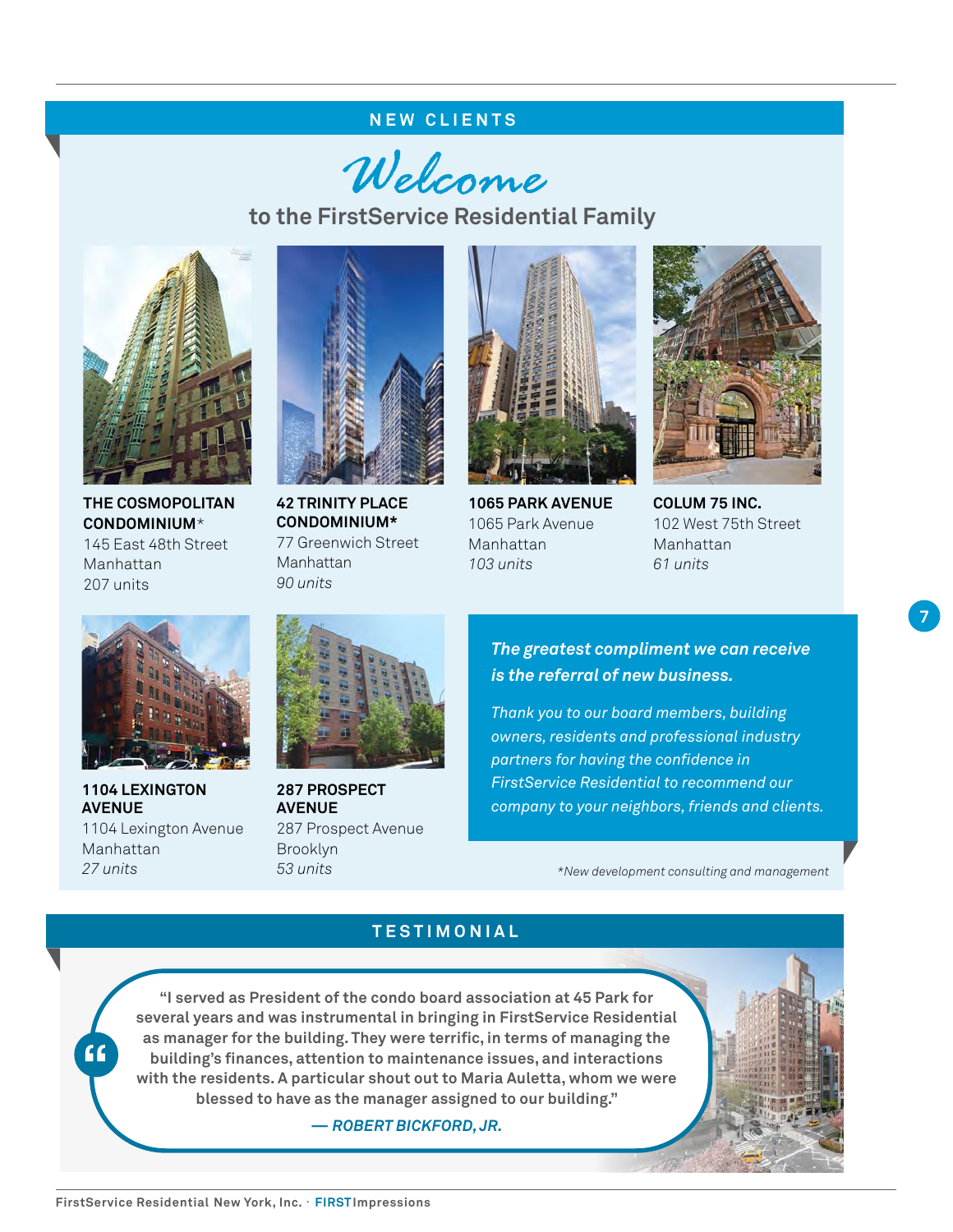<span id="page-7-0"></span>*Success Stories*  **CASH MANAGEMENT HIGHLIGHTS**

*FirstService Residential offers a level of in-house financial expertise that is unmatched by other management companies and mortgage brokers* 

*FirstService Financial proactively evaluates our clients' reserve portfolios to maximize interest income on deposit balances with FDICinsurance coverage. With billions in deposits placed at commercial banks specializing in real estate, we are able to negotiate favorable rates for our clients. In 2020, our team helped FirstService Residential clients generate over \$5 million in additional interest income. Here are recent success stories:*

# **RESERVE FUND REALLOCATIONS**

| <b>Building</b>        | \$ Reserve<br><b>Reallocation</b> | <b>Additional Interest</b><br><b>Income Generated</b> |
|------------------------|-----------------------------------|-------------------------------------------------------|
| <b>Manhattan Condo</b> | \$2,000,000                       | \$5,000 per year                                      |
| Brooklyn Co-op         | \$750,000                         | \$3,300 per year                                      |
| Manhattan Co-op        | \$1,000,000                       | \$3,200 per year                                      |
| <b>Manhattan Condo</b> | \$800,000                         | \$3,000 per year                                      |
| Manhattan Co-op        | \$750,000                         | \$3,500 per year                                      |

#### **MANHATTAN CONDO**

• Allocated \$7.1 million sitting at a broker earning 0.01% to a series of commercial banks paying preferred rates on money market accounts and CDs.

## **LENDING HIGHLIGHTS**



• Constructed a mini-CD ladder from 12–24 months to lock in fixed rate yields with \$2.5 million and placed the rest into a liquid money market account with an FDIC-insured sweep to protect the balances with deposit insurance.

# *Lending*

*FirstService Financial negotiates loans for FirstService Residential clients that yield lower interest rates and better terms than buildings can typically obtain on their own. In 2020, our team closed 30 loans at \$200 million of total debt for our clients. We also negotiated interest rates that averaged 0.50% below the industry average, resulting in more than \$1,000,000 in annual interest expense savings for our clients. Here are recent success stories:*

| Property        | <b>Loan Amount</b> | <b>Interest Rate</b> | <b>Term</b>                            |  |  |
|-----------------|--------------------|----------------------|----------------------------------------|--|--|
| Manhattan Condo | \$20,000,000       | 2.90%                | 10-year fixed, 30-year amortization    |  |  |
| Bronx Co-op     | 16,500,000         | 3.05%                | 10-year fixed, 30-year amortization    |  |  |
| Brooklyn Co-op  | \$13,500,000       | 2.75%                | 10-year fixed, full term interest only |  |  |
| Queens Co-op    | \$2,925,000        | 3.00%                | 10-year fixed, full term interest only |  |  |

## **INSURANCE HIGHLIGHTS**

## **QUEENS CO-OP**

FS Insurance Brokers saved the client \$7,000 on their General Liability and Umbrella policies by placing the insurance in our exclusive program.

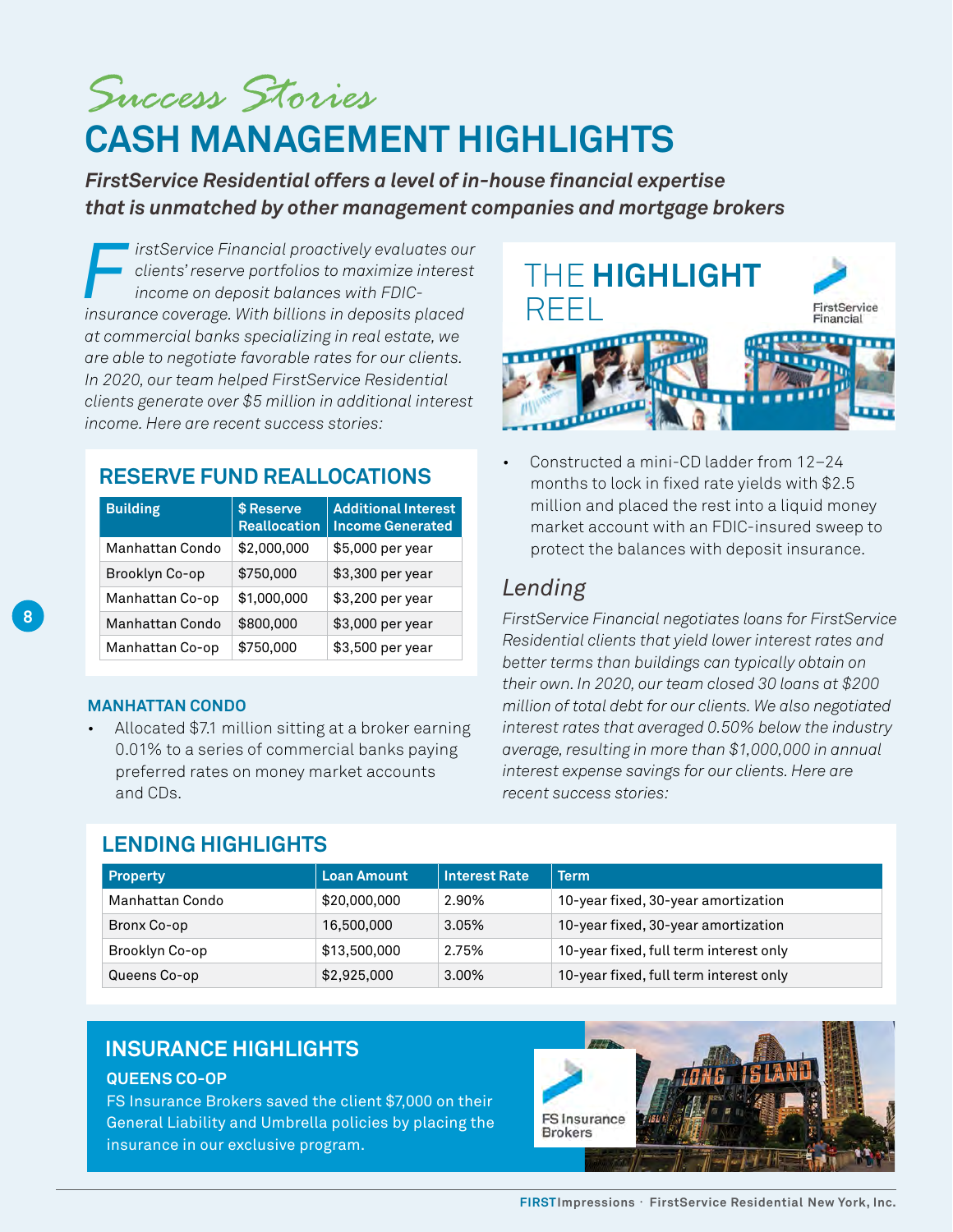# **Local Law 87 Reports Due December 31**

*Upcoming 2021 energy ordinance compliance deadline*

**NOC [Local Law 87](https://www1.nyc.gov/html/gbee/html/plan/ll87.shtml) (LL87) requires build-<br>ings over 50,000 square feet to under<br>periodic energy audits and retro-comm<br>sioning. The intent of the law is to inform buil** ings over 50,000 square feet to undergo periodic energy audits and retro-commissioning. The intent of the law is to inform building owners of their energy consumption through energy audits, which are surveys and analyses of energy use, and retro-commissioning, the process of ensuring correct equipment installation and performance.

FirstService Energy provides expert guidance on completing the energy audit and retrocommissioning services needed to comply with LL87. Through our partnerships, FirstService Residential clients pay 20% less for LL87 services.

Here's how it works:

- 1. In advance of your building's compliance deadline, our team will reach out to collect and verify your building typology.
- 2. Using this data, we solicit bids from our network of qualified service providers.
- 3. Our team reviews the proposals and prepares a bid analysis for your building.

Our goal is to lessen the administrative burden on your property manager so that he or she can focus on other priorities for your building.

#### **LL87 COMPLIANCE DEADLINES**

Covered buildings are due in the calendar year with a final digit that is the same as the last digit of the building's tax block number, as illustrated in this chart. The building's energy audit and retro-commissioning work must be completed prior to filing the energy efficiency report (EER). Our compliance department is tracking all of our properties to ensure our management teams advise you timely.



**If your building is unable to file the EER by Dec. 31, 2021**, we can assist with obtaining an extension for your building if it meets the extension criteria:

- **Good Faith Efforts:** An owner may apply for an extension of time to file an EER if, despite good faith efforts, the owner is unable to complete the required energy audit and retro-commissioning prior to the due date of the report, for reasons other than financial hardship of the building, or
- **Financial Hardship:** An owner may apply for annual extensions of time to file an EER based on the financial hardship of the building.

If an extension request is successfully filed by Dec. 31, 2021, the EER submission due date will extend to Dec. 31, 2022.

#### **ALREADY RECEIVED YOUR 2020 OR 2021 EER?**

If you have already received your 2020 or 2021 EER, reach out to our team to learn more about the energy conservation measures that you can implement to increase your building's efficiency which will help improve your building's energy grade and lower its carbon footprint.

For more information, email [Lily.Malota@](mailto:Lily.Malota%40FirstServiceEnergy.com?subject=) [FirstServiceEnergy.com.](mailto:Lily.Malota%40FirstServiceEnergy.com?subject=)

| LL87 COMPLIANCE DEADLINES      |      |          |  |  |  |                               |   |        |      |      |
|--------------------------------|------|----------|--|--|--|-------------------------------|---|--------|------|------|
| Year EER is due                | 2013 |          |  |  |  | 2014 2015 2016 2017 2018 2019 |   | 2020   | 2021 | 2022 |
| Last digit of tax block number |      | $3 \t 4$ |  |  |  | $5 \t6 \t7 \t8$               | 9 | $\cap$ |      |      |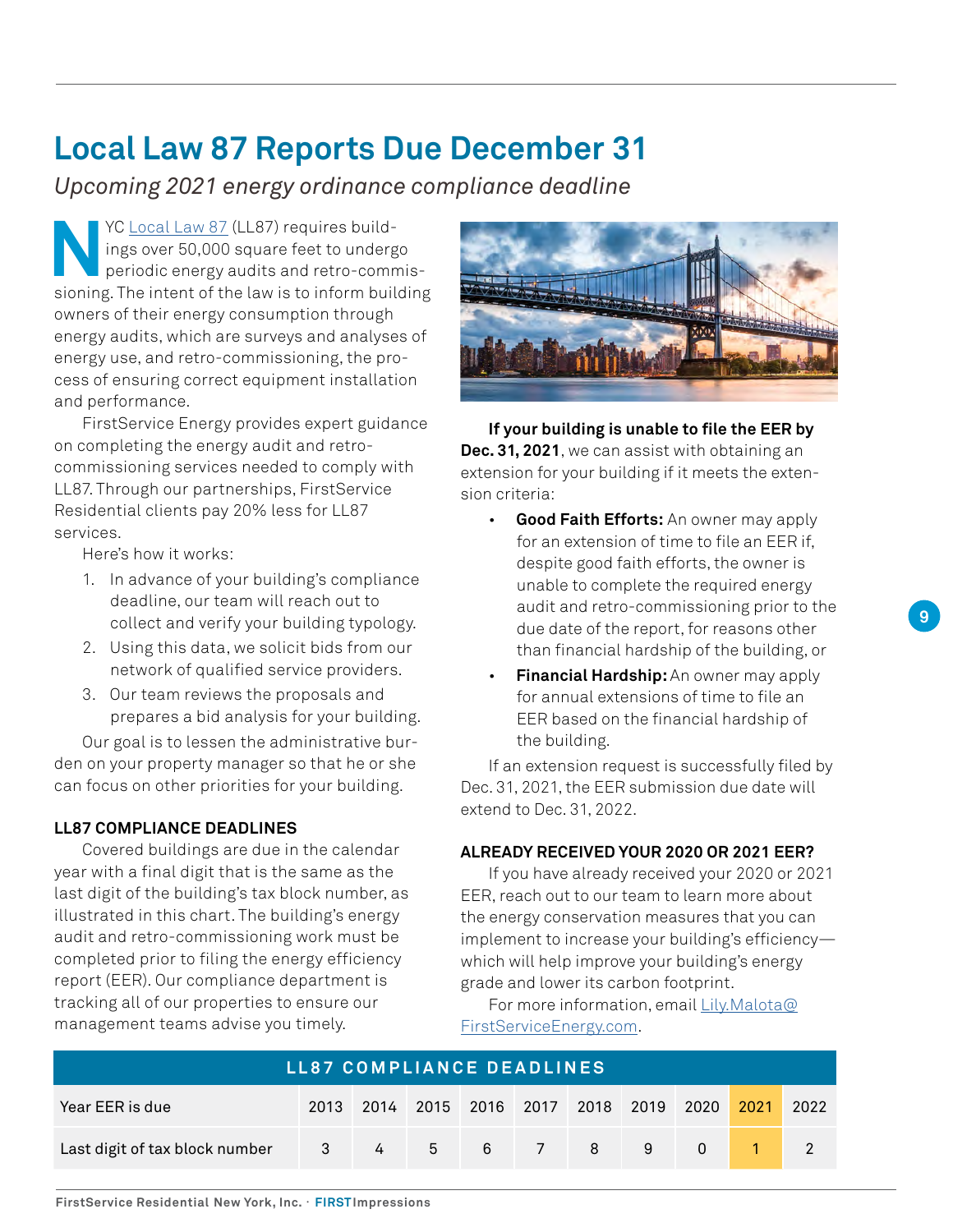# **FISP COMPLIANCE UPDATE**

**New York City's Facade Inspection Safety<br>Program, known as FISP or Local Law 11<br>requires periodic facade inspections for<br>huildings with more than six stories above group** Program, known as FISP or Local Law 11, requires periodic facade inspections for buildings with more than six stories above ground. This requirement also includes appurtenant structures such as a garage, balcony railings or street walls.

The burden of responsibility falls on boards and building owners to complete these inspections every five years, file subsequent reports with the Department of Buildings (DOB) and complete all remedial repairs within a specific timeframe. The current inspection timetable is Cycle 9 which opened on February 21, 2020. The best way to comply with new FISP requirements is to plan ahead.

#### **WHAT ARE THE NEW FISP/LOCAL LAW 11 REQUIREMENTS FOR CYCLE 9?**

1. Physical inspections must now be performed every 60 linear feet along a building's facade.

- 2. The increased linear requirement often means buildings will need to install more scaffold than before which increases project expenses.
- 3. Inspectors are required to probe or remove small portions of cavity walls for a more in-depth structural analysis.
- 4. When the report is filed with the DOB, buildings are required to post an exterior wall certificate similar to [building energy efficiency scores](https://www.fsresidential.com/new-york/news-and-events/articles/ins-outs-of-nyc-building-energy-grades).
- 5. Failure to post the certificate within 30 days of report filing will result in a \$500 violation which can be given every time the DOB visits a property, even for reasons unrelated to the facade inspection.

To learn more about FISP, [read our article](https://www.fsresidential.com/new-york/news-and-events/articles/understanding-fisp-cycle-9-requirements) or [watch our webinar.](https://www.youtube.com/watch?v=4yOQgR6MJ7E&feature=youtu.be)

Unsure of your compliance cycle or need assistance with your project? Email us at [Info@FSProjectManagement.com](mailto:Info%40FSProjectManagement.com?subject=).

| 9TH CYCLE FACADE INSPECTIONS SAFETY PROGRAM (FISP) FILING WINDOWS |                                 |                                 |      |                                 |      |  |  |  |
|-------------------------------------------------------------------|---------------------------------|---------------------------------|------|---------------------------------|------|--|--|--|
| Last Digit of Block #                                             | 2020                            | 2021                            | 2022 | 2023                            | 2024 |  |  |  |
| 4, 5, 6, 9                                                        |                                 | SUB-CYCLE 9A: 2/21/20 - 2/21/22 |      |                                 |      |  |  |  |
| 0, 7, 8                                                           | SUB-CYCLE 9B: 2/21/21 - 2/21/23 |                                 |      |                                 |      |  |  |  |
| 1, 2, 3                                                           |                                 |                                 |      | SUB-CYCLE 9C: 2/21/22 - 2/21/24 |      |  |  |  |

# **Q4 2021 COMPLIANCE DEADLINES**

#### **OCTOBER 1**

**10**

- 2021–2022 Heat Season begins
- New Building Energy Efficiency label available—replace existing label with latest score before Oct 31 *[HPD]*

#### **NOVEMBER 1**

• Deadline for annual cooling tower certification *[DOB]*

#### **KEY**

- DOB NYC Department of Buildings
- DOF NYC Department of Finance
- HPD NYC Department of Housing Preservation and Development

## **DECEMBER 31**

- Final day to electronically file annual bedbug report for 11/1/20–10/31/21 *[HPD]*
- Last day to file annual elevator and boiler inspections for 2021 cycle via DOB NOW: Safety *[DOB]*
- Last day for annual lead paint inspections (LL 1) and allergen hazard inspections (LL 55) *[HPD]*
- Last day to submit LL 87 Energy Efficiency Report for buildings due in 2021 (covered buildings list—50K sq ft—with a last digit of "1" as the building's tax block number) *[DOF]*
- Last day to perform gas piping system inspections or submit certifications for Community Districts 2, 5, 7, 13, and 18 in all boroughs *[DOB]*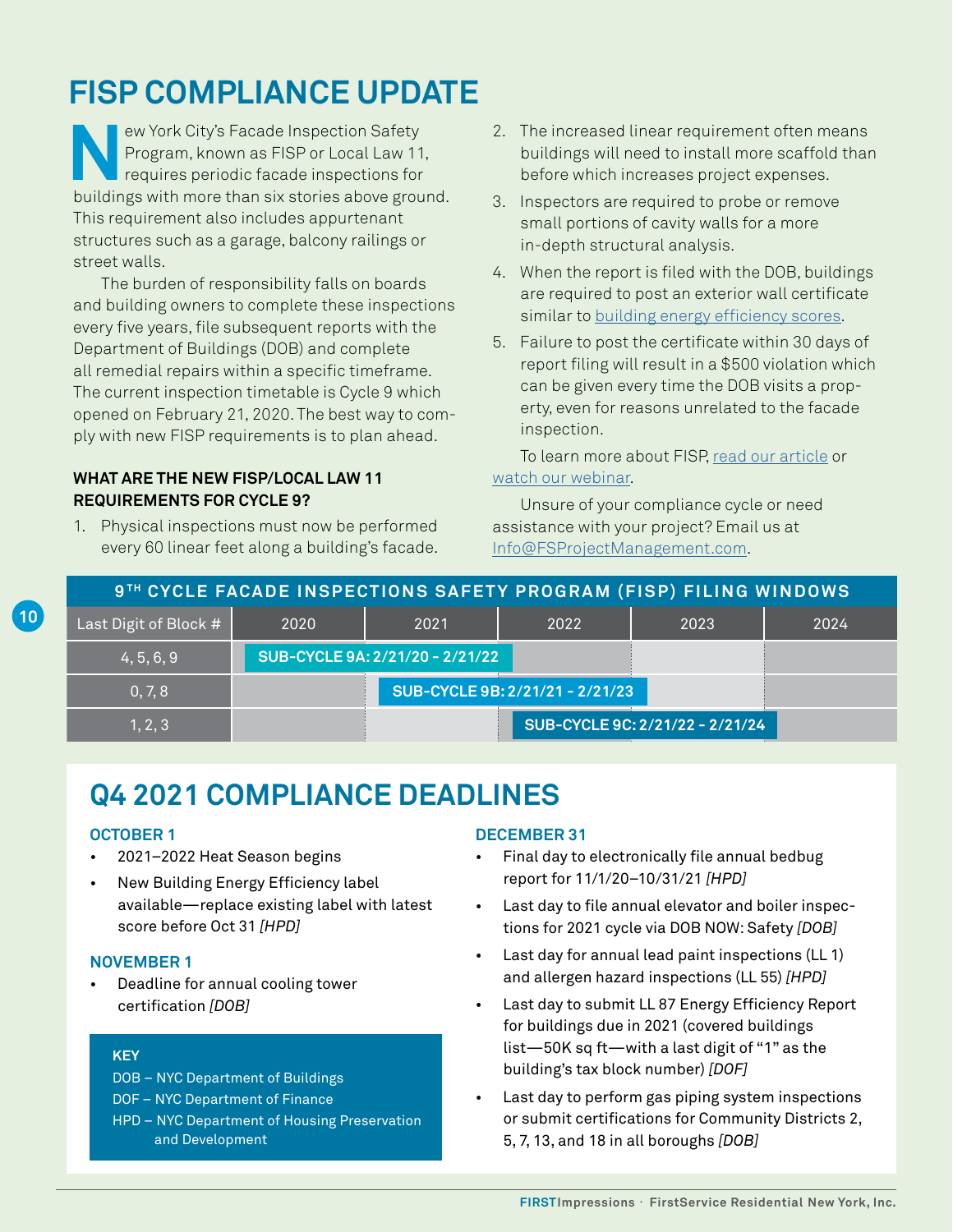# **NEW TO YOUR BOARD?**

# *These resources can help you quickly learn the ropes*

To position your board for success, newly<br>elected board members must understan<br>their roles and fiduciary duties. Operatin<br>a cooperative or condominium involves many of elected board members must understand their roles and fiduciary duties. Operating a cooperative or condominium involves many of the same responsibilities as any other business, yet new volunteers may not have experience in such matters.

We invite you to watch this webinar, [Successfully Onboarding New Board Members](https://www.youtube.com/watch?v=SGzfYsRFDm4),



Dan Wurtzel | President, FirstService Residential Council of New York Cooperatives and Condominiums | July 21, 2021

presented by Dan Wurtzel, president, FirstService Residential, for members of the Council of New York Cooperatives

& Condominiums (CNYC).

**FirstService** Residential also has created a best practices guide to assist new board members transition into their role. [Click here](https://lp.fsresidential.com/acton/attachment/34953/f-9b869f9e-2c11-49c9-8a45-f3322a00835e/1/-/-/-/-/0282-NY-Onboarding-Guide_111219.pdf) to read our guide to Successfully Onboarding New Board Members.



Thank you for volunteering to make a difference for your building and fellow residents.

**Regardless of the reason for joining, all r**<br>need to be educated on board best orac

## **ONLINE RESOURCES**

# **CAPITAL IMPROVEMENTS RESOURCE LIBRARY**

At FirstService Residential, we know that boards and building owners face a number of challenges when considering capital improvements. Our [Capital](https://www.fsresidential.com/new-york/capital-improvements-resource-library)  [Improvements Resource Library](https://www.fsresidential.com/new-york/capital-improvements-resource-library) includes webinars, expert panels and breakout sessions covering all aspects of planning and executing capital projects to help you increase property value and relevance in today's marketplace.



logies for<br>Imily Prope

Local Law 94: Benefits<br>Green Roofs and Roof<br>Replacements

**11**